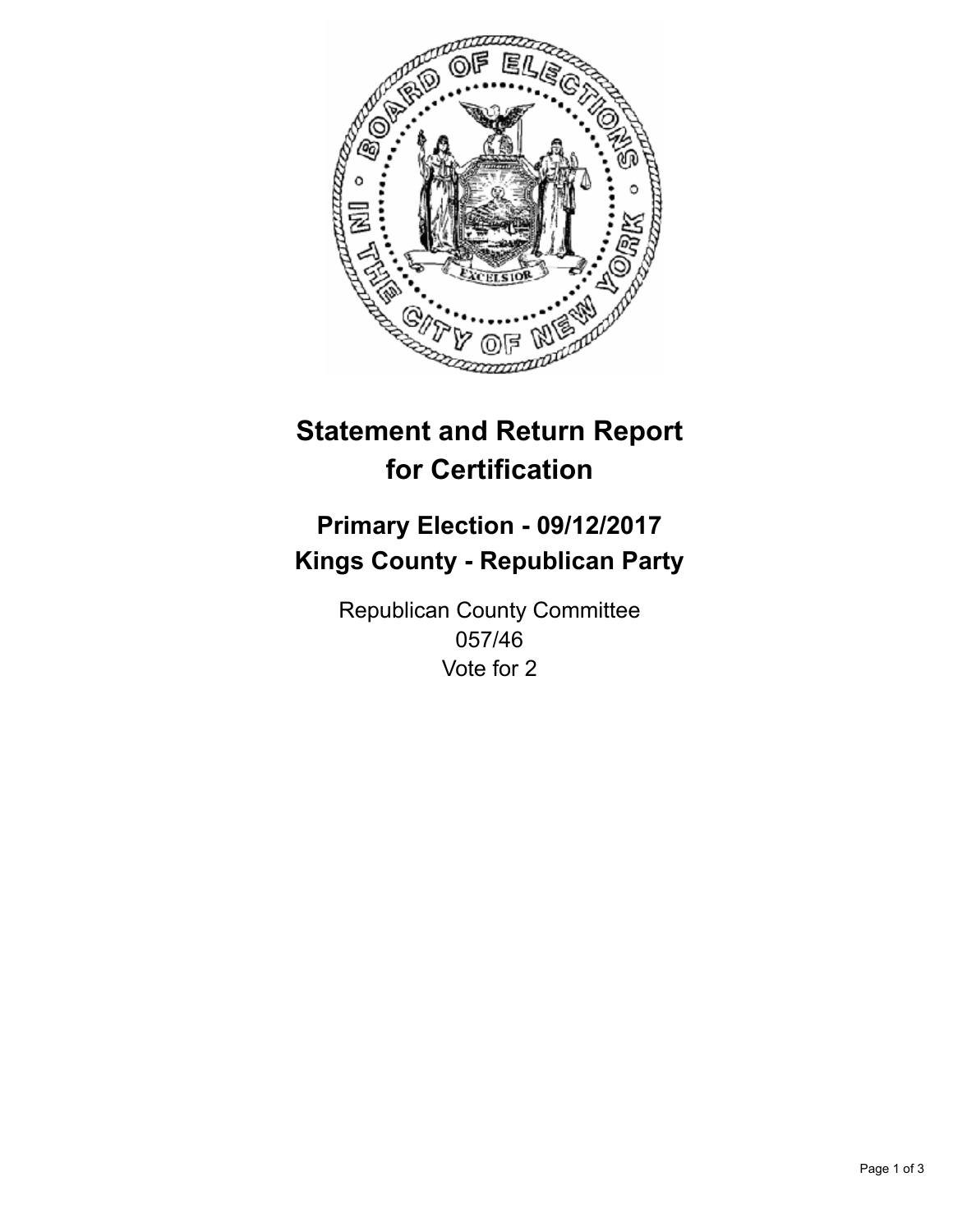

## **Assembly District 46**

| <b>PUBLIC COUNTER</b>                                    | 47 |
|----------------------------------------------------------|----|
| <b>MANUALLY COUNTED EMERGENCY</b>                        | 0  |
| ABSENTEE / MILITARY                                      | 7  |
| AFFIDAVIT                                                | 0  |
| <b>Total Ballots</b>                                     | 54 |
| Less - Inapplicable Federal/Special Presidential Ballots | 0  |
| <b>Total Applicable Ballots</b>                          | 54 |
| RICHARD F. PAYTON                                        | 8  |
| <b>GEORGE R. PREZIOSO</b>                                | 12 |
| <b>PAULA ESPOSITO</b>                                    | 14 |
| <b>VITO LABELLA</b>                                      | 13 |
| <b>Total Votes</b>                                       | 47 |
| Unrecorded                                               | 61 |